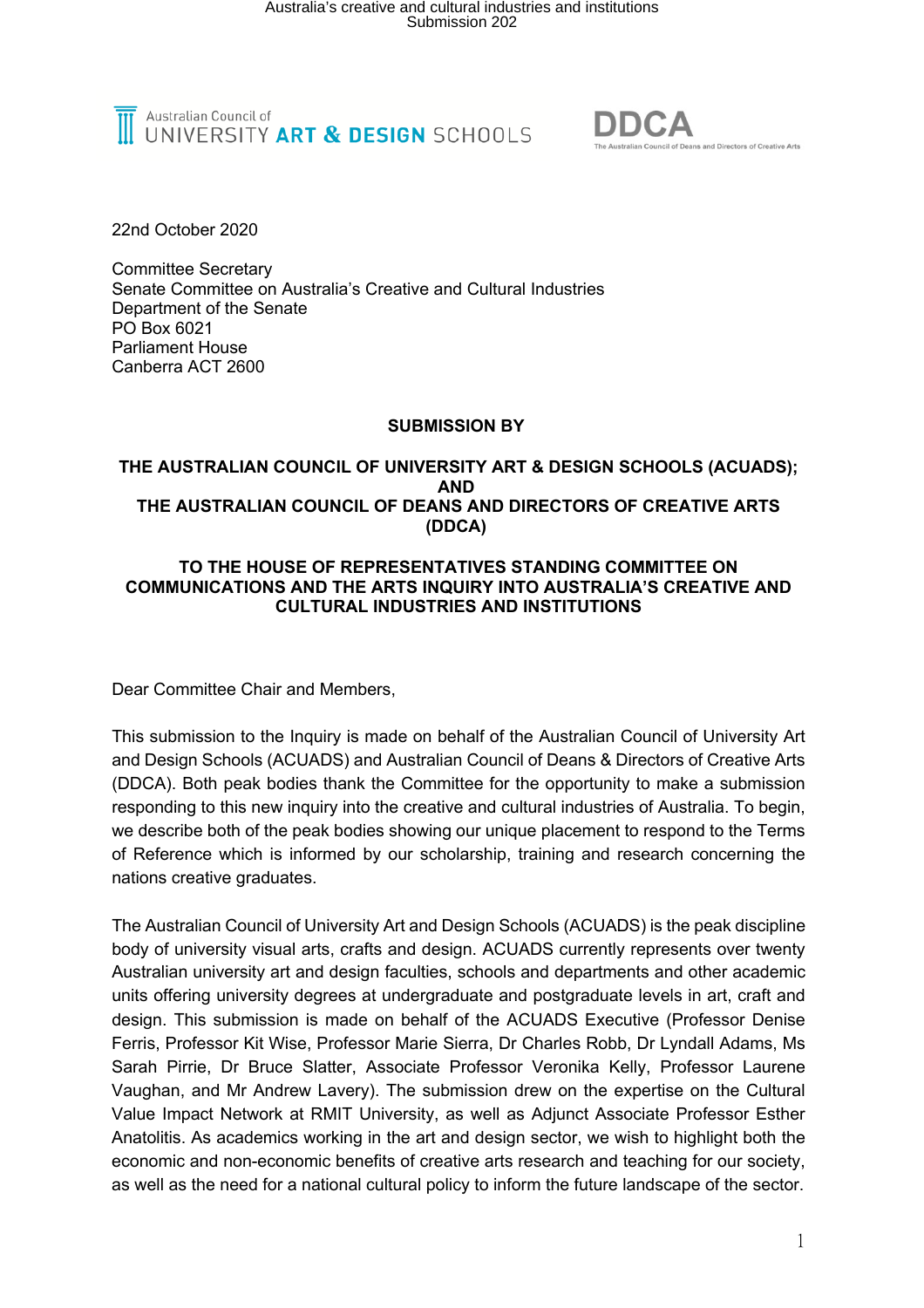The Australian Council of Deans & Directors of Creative Arts (DDCA $[1]$ ) was established in 2013 to represent the tertiary institutions that deliver practice based creative arts teaching and research in Australia. Its membership comprises 27 university and arts specialist tertiary organisations and 4 specific arts discipline peak bodies.<sup>[2]</sup> We encompass the breadth of creative arts education and research disciplines including all visual and performing arts and creative writing. This submission is made on behalf of the DDCA Executive (Professor Clive Barstow, Professor Su Baker, Professor Kit Wise, Professor Marie Sierra, Professor Cat Hope, Professor David Cross, Professor Craig Batty, Professor Kim Cunio and Dr Jenny Wilson.

We now address all five Terms of Reference in this submission:

### **1. Direct and indirect economic benefits and employment opportunities of creative and cultural industries and how to recognise, measure and grow them**

- In recent decades the approach to cultural policy within Australia has been piecemeal. Both across different levels of government and between different fields of creative practice a patchwork approach has arisen. Now is a critical time for a cohesive and strategic policy approach that can aid the further development and flourishment of the creative and cultural industries to benefit both the economy and Australian society. The establishment of a National Cultural Policy is needed, one with more visible accountability in Ministerial and Government Department structures. This initiative would support the evaluation, recognition and expansion of the cultural sector and is critical to the perception of Australia as a contemporary society. While metrics such as the contribution the sector makes to national GDP and employment are well documented, less attention has been given to the indirect economic benefits that the arts and cultural sector generate. By not capturing and reflecting this contribution the economic value of the arts and cultural sector is understated. Clear and transparent data that reflects the full economic value generated needs to be in the public domain. The economic and social value of that contribution needs to be clearly understood and communicated. The value of the broader non-economic benefits must also, in addition, be acknowledged.
- Clear long-term vision reflected in a National Cultural Policy can aid the stability and future sustainability of the creative and cultural industries. Furthermore, as educators and trainers of current and future creative graduates who will drive the future development of our arts and cultural sector, stability and sustainability reflected in policy settings is also critical to our graduates as they seek to build successful careers.
- Governmental support at Federal, state and local levels for the creative arts in Australia, is significantly less than in many other comparable developed countries. From the establishment of arts and creative incubators to support the development of small creative enterprise and other initiatives that a National Cultural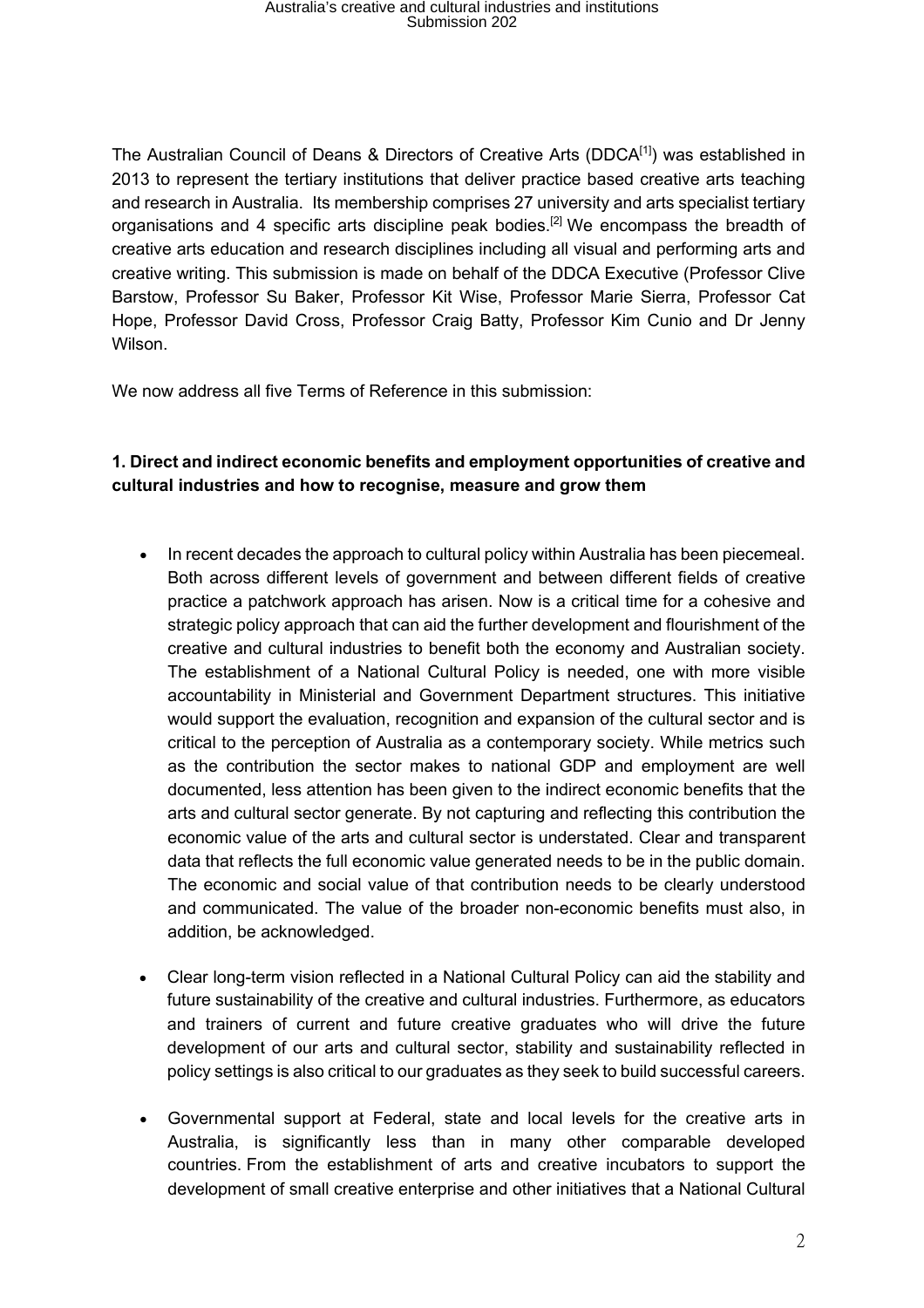# Australia's creative and cultural industries and institutions Submission 202

Policy can address this will help ensure Australia is well placed to develop its creative economy further. Evidence supports that beyond the direct benefits from creative and cultural industries spill overs and innovation transfers benefit the broader economy as well as deliver important social benefits for Australians. Acknowledging that creative art is a global endeavour, ACUADS and the DDCA would like to see a comparably supportive national setting that encourages our talented graduates to remain in Australia rather than move to other nations that offer more incentives to drain Australia's pool of creative talent. This will require active national policy recognition of the important role that creative arts plays in our society, our communities and our economy.

### **2. The non-economic benefits that enhance community, social wellbeing and promoting national identity, and how to recognise, measure and grow them**

- Again, while the direct economic benefits such as contribution to national income, exports and employment are generally well known (although as we have raised evidence on the indirect benefits is far less visible), it is the intrinsic value of the creative and cultural industries output that must also be recognised. The social benefit generated is a public good that benefits all Australians regardless of whether they participate directly or not in the arts and culture. Here, value resides in the essential contribution cultural activity makes to a society's narratives, its history, and sense of self as a nation. It is through our engagement with culture that we are able to situate ourselves in the world and develop as a society. These qualities of national identity enhance resilience and wellbeing; addressing these social indicators is especially important as we move through and beyond the challenges presented by the COVID-19 pandemic.
- Measuring these benefits requires new indicators and approaches to how we conceptualise and assess cultural value. Not all the benefits translate neatly to quantitative metrics. Many benefits can only be measured qualitatively; i.e. through deep engagement with artists, institutions, and the diverse publics with whom they reach. Understanding the experiences generated by art for artists, audiences and other stakeholders including the public at large, is the key to "measurement" and subsequent recognition of the creative arts' intrinsic value. Approaches that recognise the widespread benefits beyond cultural value, reflecting more than the economic value, presents an opportunity to reconfigure evaluation frameworks and the ways in which we measure creative arts' value. This has implications for how we subsequently value and recognise the contributions made by artists within our society.
- Related to this, the Higher Education sector, with its network of galleries, exhibition venues, performance spaces and regular creative/arts events also represents an important contributor to the creative and cultural industry itself.<sup>[3]</sup> Recent research finds evidence of the public benefit and positive spill-over effects generate for communities from universities' cultural infrastructure assets. Yet, as the university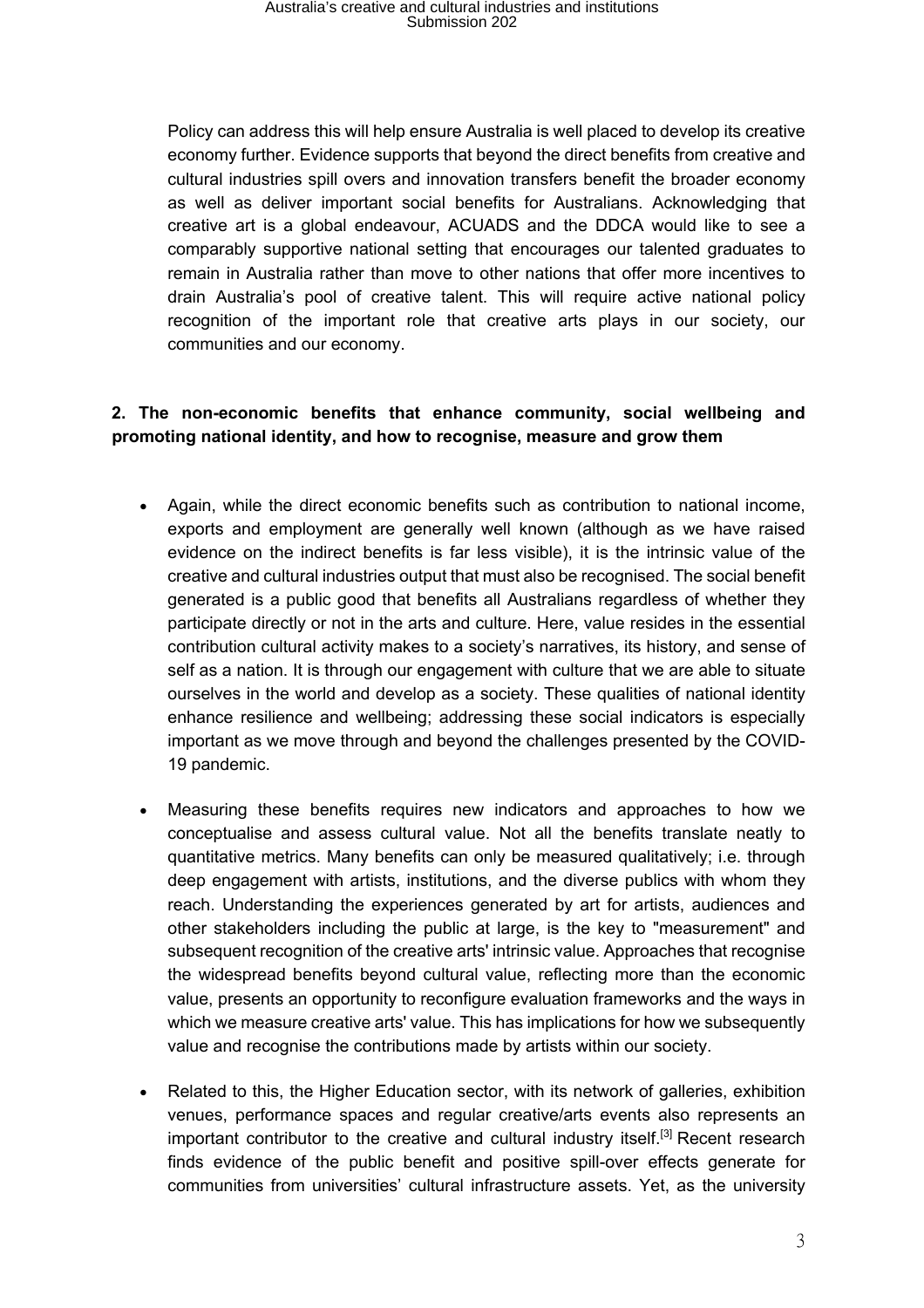# Australia's creative and cultural industries and institutions Submission 202

sector responds to recent challenges that have disproportionately impacted the creative arts, such assets are at risk as universities look to divest to realised short term financial benefits at the expense of longer term community benefit. This situation is exacerbated by a lack of reporting or record keeping on operating venues by either the Higher Education Agency or the Australia Council for the Arts.

## **3. The best mechanism for ensuring cooperation and delivery of policy between layers of government**

- A more visible Department and Minister resourced to have ongoing meaningful dialogue with peak bodies across the sector, as well as coordination across the different layers of government, would facilitate optimum cooperation to deliver sound policy and extended opportunities through the cultural sector.
- Specifically, we advocate for improvements to the remit and agency of the Meeting of Cultural Ministers; for example, expanding to include local government; representatives of key industry bodies; the Higher Education sector; related ministers (education, tourism). This may result in establishing a new Creative Industries ministerial forum.
- At present the extent and nature of government support for artists varies depending on the state or territory the artist is located and also depending on the nature of how the artist has been employed. There is a role for the Commonwealth Government to ensure that a level of support is available for emerging artists irrespective of geographic location and their type of type of creative practice. Furthermore, in recognising the precarious nature of creative work, support to artists needs to reflect the challenges associated with different employment modes that characterise the gig economy including self-employment, short-term contractual work and part time/casual work which dominate the sector and present serious challenges from those who are emerging or who come from disadvantaged backgrounds. The Australia Council for the Arts has sought to do this but has suffered from a legacy of budget cuts that have diminished its capacity to successfully deliver the necessary structural support into the future.

### **4. The impact of COVID-19 on the creative and cultural industries**

• While every artform sub-sector within the arts and cultural sector was negatively impacted by contract cancellations, closures and COVID-19 protocols, the pandemic has foregrounded the crucial nature of the creative industries and the cultural sector. The arts are playing a central role in a COVID-19 recovery in terms of the mental health and wellbeing of our citizens and by maintaining a sense of national identity when everything else is being eroded. The arts however are often seen as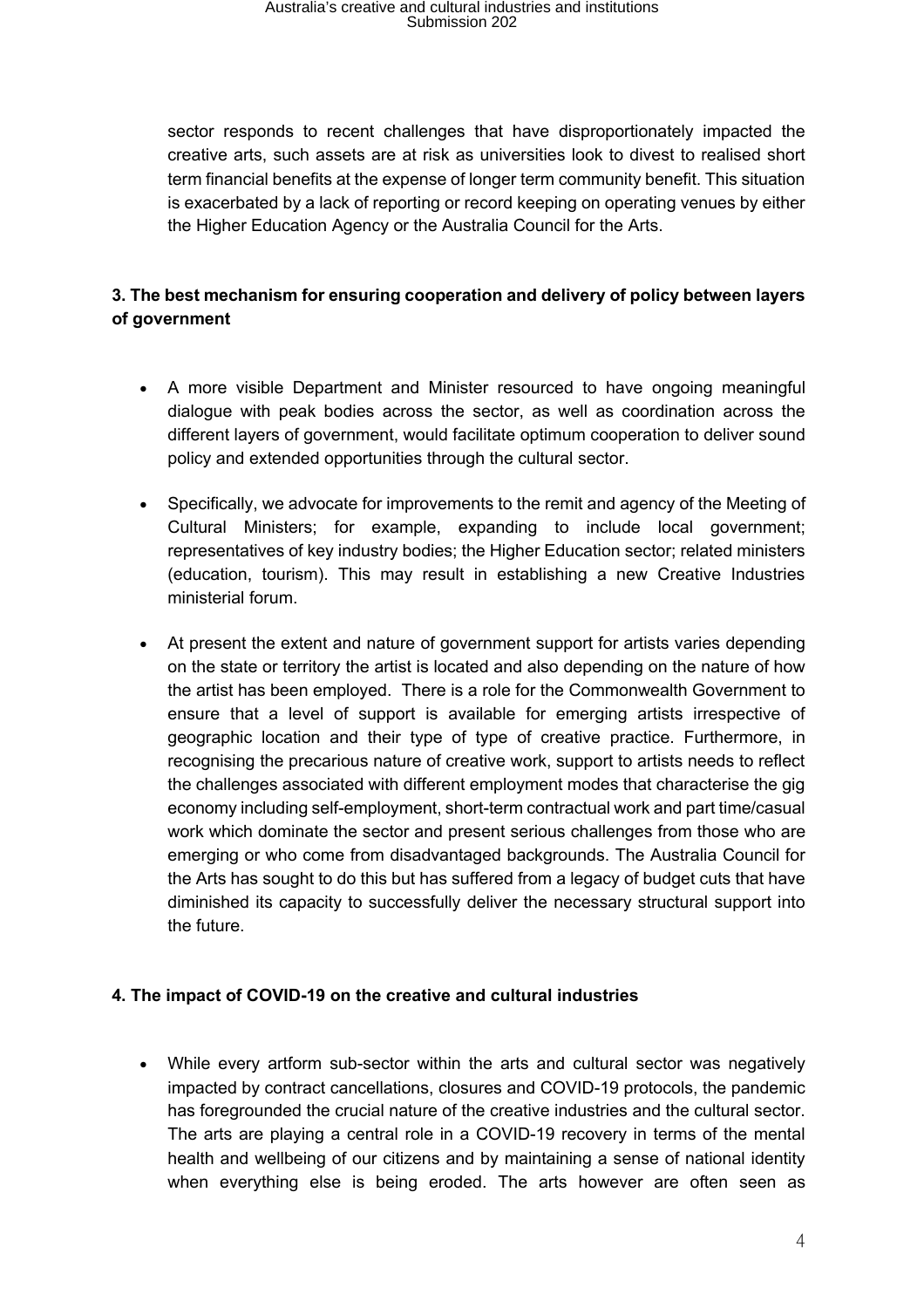# Australia's creative and cultural industries and institutions Submission 202

superfluous in the context of short-term recovery strategies. In the long-term, investment based on national policy is needed to re-establish a cultural identity that is positive, creative and forward looking driven by a healthy arts sector as all levels of education, training and professional practice.

• At the same time, sections of the creative and cultural industries have thrived during COVID-19. This demonstrates the remarkable resilience and adaptability within the sector. Evidence of this is apparent for instance in their education functions which have adapted to online models with remarkable success. New opportunities for collaboration between the Higher Education institutions, schools and the GLAM sector (Galleries, Libraries, Archives and Museums) have come to the fore; including in regional and international contexts. There is a unique opportunity to build on these learnings and success, to support both the creative and cultural industries and the Higher Education sector, one example is the recruitment of international students.

## **5. Avenues for increasing access and opportunities for Australia's creative and cultural industries**

- Start access to Australia's creative and cultural industries early. If Australian kids can have widespread access to diverse sporting opportunities what analogous opportunities exist to look at art, to engage with our culture for the everyday Australian family? Make the value of art and culture visible; make it very clear that culture is not marginal but mainstream.
- It is not only a matter of emphasising the centrality of the arts and cultural industries to our society, it is also about centring it within education, from primary school and secondary school to tertiary education, where the creative arts prepare individuals for the challenges of a changing world. A key dimension is to better enable engagement with the creative arts across all year levels of the Australian Curriculum; including through cross-disciplinary opportunities such as STEAM.
- The value of creative and critical thinking in an increasingly automated workforce will be vital for the next generation of workers. Much literature exists<sup>[4]</sup> that point to the essential skills demanded by employers to focus on those that are directly transferable from the creative arts. The skills of critical thinking, creativity, problem solving, leadership and empathy are all emphasised and developed through the creative arts. The arts need to be valued as an essential form of understanding; what it means to be human in an increasingly mechanised workforce. In these respects, the opportunities that education in the creative arts offers in a globally competitive labour market are immense.
- The Higher Education Creative Arts sector makes a specific and significant contribution to both collaborating with and supporting the creative and cultural industries, with deeply embedded networks of industry partners, alumni and work